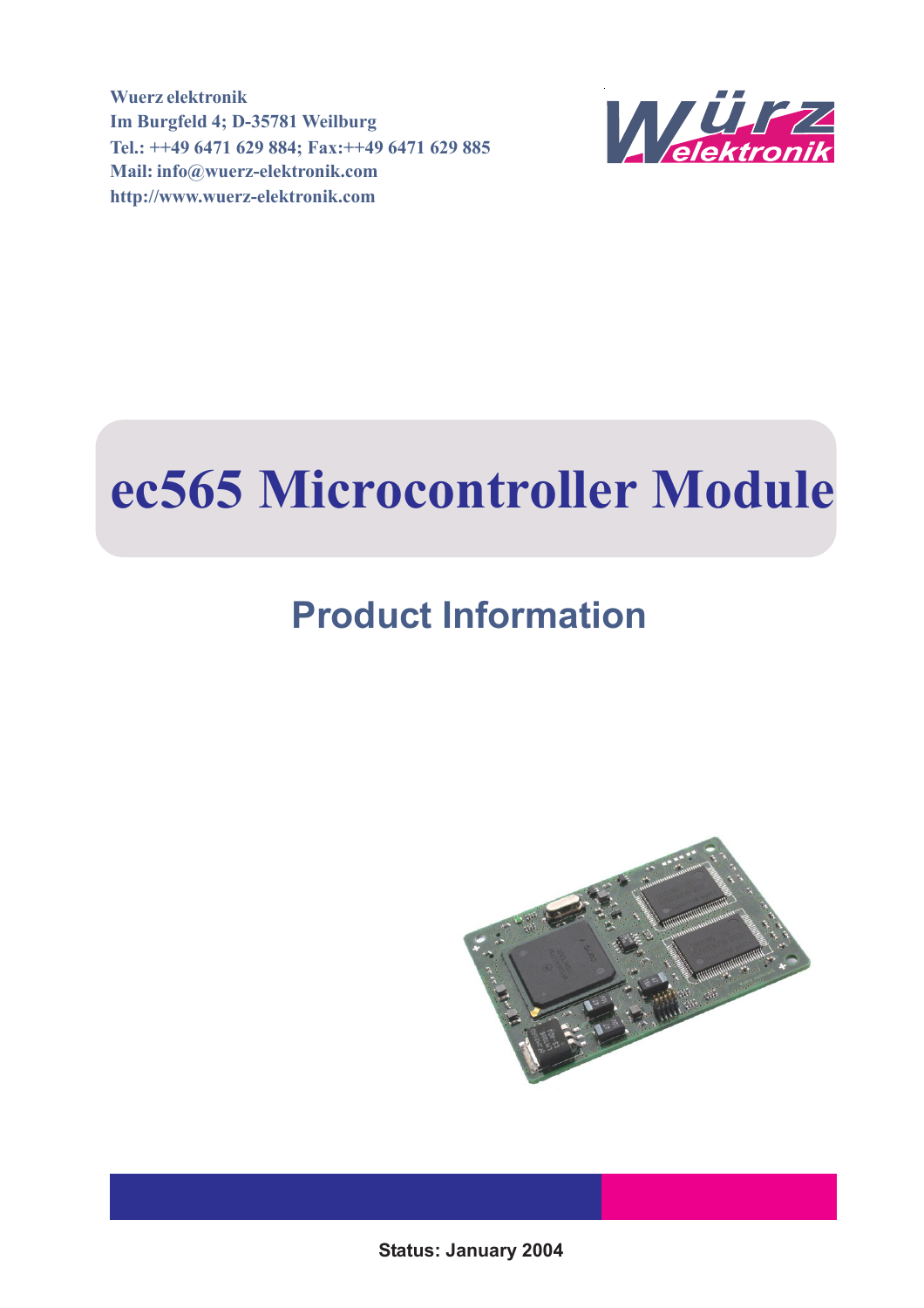

#### **Microcontroller Module with Motorola Processor MPC565.**

The module "**ec565**" made by Würz elektronik is a credit-card sized module with the Motorola processor **MPC565.** The MPC565 is a RISC MCU with a 32 bit PowerPC architecture and integrated floating-point unit. The processor operates at 40 or 56 MHz. It has an on-chip 1 MByte Flash-EPROM and an internal 36 Kbyte SRAM. The internal Flash is split in two modules with 512 Kb; each module consists of 8 / 6 separately erasable 64 Kb blocks. The flash can supply most commands in a single cycle, using a special burst mode. The processor is assisted by intelligent periphery modules, such as a 40 channel 10 bit A/D converter, 16 gengeneral-purpose I/O pins, 22-channel modular I/O systems including 12 dedicated PWM submodules, real-time clock submodule, three TouCAN (CAN 2.0B) controllers, three time processor units, each with 16 channels, four serial interfaces. The periphery modules are known from the MC683xx family.

The design intention of the module, sized 81 x 57 mm, was a stand-alone solution for embedded applications. The module can have **up to 4 MB** external sync. Burst-Flash-EPROM (2 M\*32 bit), **up to 16 MB** synchronous Burst SRAM , two RS232 drivers and three CAN interfaces. The module is "CAN-Ready" for transfer rates up to 1 Mbps. A 10 pin debug interface (BDM) can be used to program the internal and the external flash-EPROM via debug software. All processor signals are accessible on three SMD connectors. Pins spacing 0,8 mm. The module is also available for an expanded temperature range as an option. **Single 5 Volt Power Supply.**

An Evaluationboard, with a10 base ETHERNET controller, for the development of applications is available.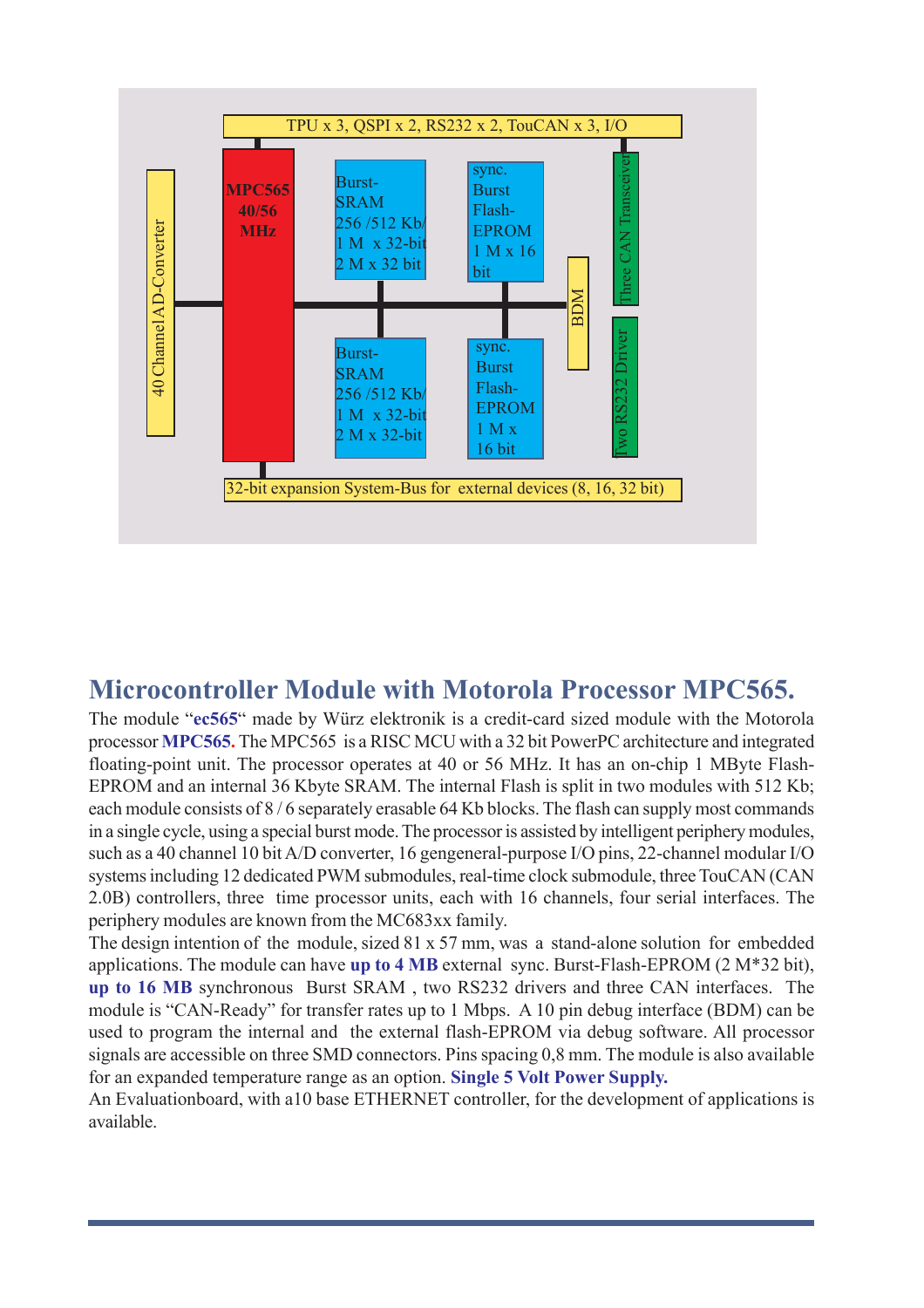

**Top-View**



Two sync. Burst Flash-EPROMs 16 bits wide each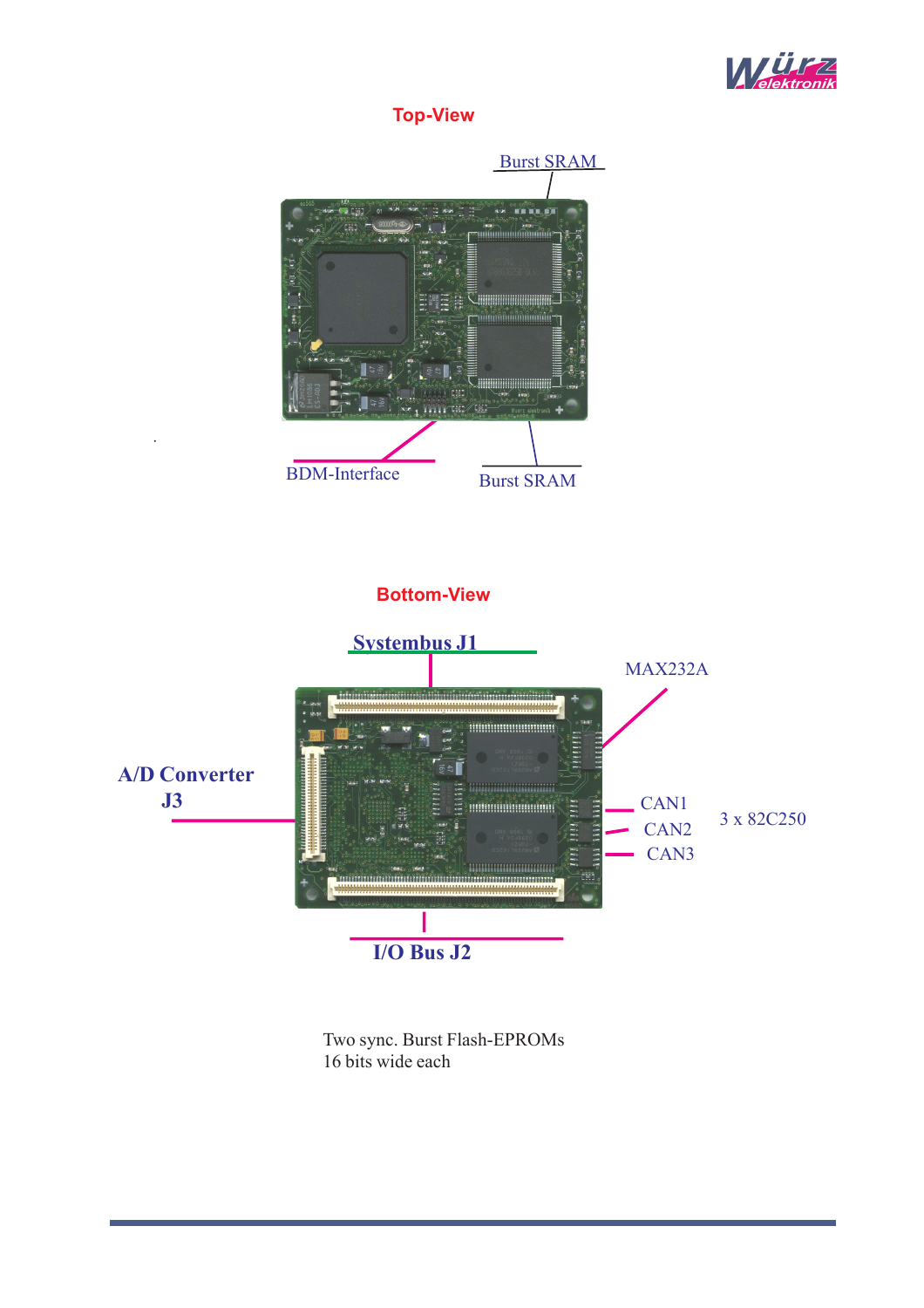# **Bus configuration of the ec565 Module**

#### **Systembus**

| $J1-A$          |                | $J1-B$              | $J2-A$               |                 | $J2-B$             |
|-----------------|----------------|---------------------|----------------------|-----------------|--------------------|
| $+5V$           | 1              | $+5V$               | A_TPUCH0             | 1               | A_TPUCH1           |
| $+5V$           | $\overline{2}$ | + 5V                | A TPUCH2             | $\overline{2}$  | A TPUCH3           |
| <b>GND</b>      | 3              | <b>GND</b>          | A TPUCH4             | 3               | A_TPUCH5           |
| <b>GND</b>      | 4              | GND                 | A TPUCH6             | 4               | A TPUCH7           |
| <b>GND</b>      | 5              | GND                 | A_TPUCH8             | 5               | A_TPUCH9           |
| $+3.3V$         | 6              | $+3.3V$             | A_TPUCH10            | 6               | A_TPUCH11          |
| $+3.3V$         | 7              | $+3.3V$             | A TPUCH12            | 7               | A TPUCH13          |
| B PCS3          | 8              | <b>B</b> PCS2       | A TPUCH14            | 8               | A_TPUCH15          |
| B_PCS1          | 9              | <b>B PCSO/*SS</b>   | A T2CLK              | 9               | <b>B_T2CLK</b>     |
| SCK/QGPIO6      | 10             | <b>B MISO</b>       | <b>B TPUCHO</b>      | 10              | <b>B_TPUCH1</b>    |
| <b>B MOSI</b>   | 11             | A_PCS3              | <b>B TPUCH2</b>      | 11              | <b>B TPUCH3</b>    |
| A PCS2          | 12             | A_PCS1              | <b>B TPUCH4</b>      | 12 <sub>2</sub> | <b>B TPUCH5</b>    |
|                 |                |                     |                      |                 |                    |
| A_PCSO/*SS      | 13             | A_SCK               | <b>B TPUCH6</b>      | 13              | <b>B TPUCH7</b>    |
| A_MOSI          | 14             | A MISO              | <b>B TPUCH8</b>      | 14              | <b>B TPUCH9</b>    |
| VFLS1/MPIO32B4  | 15             | VFLSO/MPIO32B3      | <b>B_TPUCH10</b>     | 15              | <b>B_TPUCH11</b>   |
| VFO/MPIO32B0    | 16             | VF1/MPIO32B1        | <b>B TPUCH12</b>     | 16              | <b>B_TPUCH13</b>   |
| VF2/MPIO32B2    | 17             | <b>D01</b>          | <b>B_TPUCH14</b>     | 17              | <b>B_TPUCH15</b>   |
| D <sub>00</sub> | 18             | D <sub>03</sub>     | C TPUCH <sub>0</sub> | 18              | C_TPUCH1           |
| <b>D02</b>      | 19             | <b>D05</b>          | C_TPUCH2             | 19              | C_TPUCH3           |
| D <sub>04</sub> | 20             | <b>D07</b>          | C TPUCH4             | 20              | C_TPUCH5           |
| <b>D06</b>      | 21             | <b>D09</b>          | C TPUCH6             | 21              | C_TPUCH7           |
| <b>D08</b>      | 22             | D11                 | C_TPUCH8             | 22              | C_TPUCH9           |
| <b>D10</b>      | 23             | D <sub>13</sub>     | C TPUCH10            | 23              | C_TPUCH11          |
| D <sub>12</sub> | 24             | D <sub>15</sub>     | C_TPUCH12            | 24              | C_TPUCH13          |
| <b>D14</b>      | 25             | <b>D17</b>          | C_TPUCH14            | 25              | C_TPUCH15          |
| D <sub>16</sub> | 26             | D <sub>19</sub>     | C T <sub>2</sub> CLK | 26              | *BOOT_EXT/I        |
| <b>D18</b>      | 27             | D <sub>21</sub>     | MDA11                | 27              | MDA <sub>12</sub>  |
| D <sub>20</sub> | 28             | D <sub>23</sub>     | MDA13                | 28              | MDA14              |
| D <sub>22</sub> | 29             | D <sub>25</sub>     | MDA15                | 29              | MDA27              |
| D <sub>24</sub> | 30             | D <sub>27</sub>     | MDA28                | 30              | MDA30              |
|                 |                |                     | MDA29                |                 | MPWM0              |
| <b>D26</b>      | 31             | D <sub>29</sub>     |                      | 31              |                    |
| D <sub>28</sub> | 32             | D31                 | MDA31                | 32 <sub>2</sub> | MPWM <sub>2</sub>  |
| <b>D30</b>      | 33             | RD/*WR              | MPWM1                | 33              | MPWM4              |
| *OE             | 34             | *WE1                | MPWM3                | 34              | MPWM16             |
| *WEO            | 35             | *WE3                | MPWM5 MPIO32B6       | 35              | MPWM18             |
| *WE2            | 36             | TSIZ1               | MPWM17               | 36              | MPWM20_MPI         |
| <b>TSIZO</b>    | 37             | *TS                 | MPWM19               | 37              | <b>MPIO32B15</b>   |
| *BDIP           | 38             | *BI/STS             | MPWM21 MPIO32B12     | 38              | $MDO_2$            |
| *BURST          | 39             | TMS                 | MDO <sub>3</sub>     | 39              | MDO <sub>_0</sub>  |
| *TA             | 40             | *IRQ1               | MDO 1                | 40              | *RTSTI             |
| *TEA            | 41             | *IRQ3               | MCK <sub>0</sub>     | 41              | *MSEI              |
| *IRQ0           | 42             | *IRQ5               | *EVTI                | 42              | <b>MCKI</b>        |
| *IRQ2           | 43             | *IRQ7               | MDI <sub>1</sub>     | 43              | $MDI_0$            |
| *IRQ4           | 44             | <b>CLKOUT</b>       | *MSEO                | 44              | *EXEPTAB           |
| *IRQ6           | 45             | *HRESET             | MD06 MPIOB8          | 45              | MD07 MPIOB7        |
| *SRESET         | 46             | <b>ENGCLK_BUCLK</b> | MD04_MPIO32B10       | 46              | MD05_MPIOB9        |
| *PORESET        | 47             | *CS1                | SIPPIO7/*IRQOUT/LWP0 | 47              | SGPIOC6/FRZ/       |
| *CSO            | 48             | *CS3                | ECK                  | 48              | <b>IEPEE</b>       |
| $*$ CS2         |                | *BR/VF1/IWP2        | *RESIN               | 49.             | *RTSCONF/TE)       |
| *BB/VF2/IWP3    | 49<br>50       |                     | <b>VDD RTC</b>       | 50              | <b>IKAPWR</b>      |
| *BG/VF2/IWP3    |                | nc                  |                      |                 |                    |
|                 | 51             | nc                  | <b>JCOMP</b>         | 51.             | <b>VDDSRAM</b>     |
| nc              | 52             | nc                  | <b>BOEPEE</b>        | 52 <sub>2</sub> | <b>VFLASH</b>      |
| nc              | 53             | nc                  | UBAT IN              | 53.             | <b>UBAT</b>        |
| nc              | 54             | nc                  | B TXD1               | 54              | <b>B</b> RXD1      |
| nc              | 55             | nc                  | B_TXD2               | 55.             | B RXD2             |
| nc              | 56             | nc                  | A TXD1               | 56              | A RXD1             |
| nc              | 57             | nc                  | A_TXD2               | 57              | A_RXD2             |
| A30             | 58             | A31                 | nc                   | 58              | Inc                |
| A28             | 59             | A29                 | <b>TXD1-RS232</b>    | 59              | <b>RXD1-RS232</b>  |
| A26             | 60             | A27                 | TXD2-RS232           | 60              | <b>RXD2-RS232</b>  |
| A24             | 61             | A <sub>15</sub>     | nc                   | 61.             | nc                 |
| A22             | 62             | A25                 | C:CNTX0              | 62              | C:CNRX0            |
| A20             | 63             | A17                 | <b>B:CNTX0</b>       | 63.             | <b>B:CNRX0</b>     |
| A18             | 64             | A23                 | A:CNTX0              | 64              | A:CNRX0            |
| A <sub>16</sub> | 65             | A19                 | nc                   | 65              | cn                 |
| A14             | 66             | A21                 | CAN H <sub>3</sub>   | 66              | CAN L3             |
| A12             | 67             | A11                 | CAN H <sub>2</sub>   | 67              | CAN L <sub>2</sub> |
| A10             | 68             | A13                 | CAN H1               | 68              | CAN_L1             |
| A08             | 69             | A09                 | nc                   | 69              | nc                 |
|                 | 70             |                     | <b>GND</b>           | 70              | <b>GND</b>         |

| <b>Systembus</b>       |                |                     |                      | IO bus            |                   |  |
|------------------------|----------------|---------------------|----------------------|-------------------|-------------------|--|
| $J1-A$                 |                | $J1-B$              | $J2-A$               |                   | $J2-B$            |  |
| $+5V$                  | 1              | $+5V$               | A TPUCH0             | 1                 | A TPUCH1          |  |
| $+5V$                  | $\overline{2}$ | $+5V$               | A TPUCH2             | $\overline{2}$    | A TPUCH3          |  |
| <b>GND</b>             | 3              | <b>GND</b>          | A TPUCH4             | 3                 | A_TPUCH5          |  |
| GND                    | 4              | GND                 | A_TPUCH6             | 4                 | A TPUCH7          |  |
| GND                    | 5              | <b>GND</b>          | A TPUCH8             | 5                 | A TPUCH9          |  |
| $+3.3V$                | 6              | $+3.3V$             | A TPUCH10            | 6                 | A_TPUCH11         |  |
| $+3.3 V$               | $\overline{7}$ | $+3.3V$             | A TPUCH12            | 7                 | A TPUCH13         |  |
| <b>B PCS3</b>          | 8              | <b>B_PCS2</b>       | A TPUCH14            | 8                 | A TPUCH15         |  |
| <b>B PCS1</b>          | 9              | <b>B_PCSO/*SS</b>   | A_T2CLK              | 9                 | <b>B T2CLK</b>    |  |
| SCK/QGPIO6             | 10             | <b>B MISO</b>       | <b>B TPUCH0</b>      | 10                | <b>B TPUCH1</b>   |  |
| <b>B MOSI</b>          | 11             | A_PCS3              | <b>B TPUCH2</b>      | 11                | <b>B_TPUCH3</b>   |  |
| A PCS2                 | 12             | A_PCS1              | <b>B TPUCH4</b>      | $12 \overline{ }$ | <b>B TPUCH5</b>   |  |
| A_PCSO/*SS             | 13             | A_SCK               | <b>B TPUCH6</b>      | 13                | <b>B_TPUCH7</b>   |  |
| A_MOSI                 | 14             | A MISO              | <b>B TPUCH8</b>      | 14                | <b>B TPUCH9</b>   |  |
| VFLS1/MPIO32B4         | 15             | VFLSO/MPIO32B3      | <b>B TPUCH10</b>     | 15                | <b>B TPUCH11</b>  |  |
| VFO/MPIO32B0           | 16             | VF1/MPIO32B1        | <b>B TPUCH12</b>     | 16                | <b>B_TPUCH13</b>  |  |
| VF2/MPIO32B2           | 17             | <b>D01</b>          | <b>B TPUCH14</b>     | 17                | <b>B TPUCH15</b>  |  |
| <b>D00</b>             | 18             | D <sub>03</sub>     | C TPUCH <sub>0</sub> | 18                | C TPUCH1          |  |
| D02                    | 19             | D <sub>05</sub>     | C_TPUCH2             | 19                | C_TPUCH3          |  |
| D04                    | 20             | <b>D07</b>          | C TPUCH4             | 20                | C TPUCH5          |  |
| <b>D06</b>             | 21             | <b>D09</b>          | C_TPUCH6             | 21                | C_TPUCH7          |  |
| D08                    | 22             | D <sub>11</sub>     | C TPUCH8             | 22                | C TPUCH9          |  |
| D10                    | 23             | D <sub>13</sub>     | C_TPUCH10            | 23                | C_TPUCH11         |  |
| D12                    | 24             | D <sub>15</sub>     | C TPUCH12            | 24                | C TPUCH13         |  |
| D14                    | 25             | <b>D17</b>          | C_TPUCH14            | 25                | C TPUCH15         |  |
| D16                    | 26             | D <sub>19</sub>     | C T <sub>2</sub> CLK | 26                | *BOOT_EXT/I       |  |
| D18                    | 27             | D <sub>21</sub>     | MDA11                | 27                | MDA <sub>12</sub> |  |
| D20                    | 28             | D <sub>23</sub>     | MDA13                | 28                | MDA14             |  |
| D22                    | 29             | D <sub>25</sub>     | MDA15                | 29                | MDA27             |  |
| D24                    | 30             | D <sub>27</sub>     | MDA28                | 30                | MDA30             |  |
| D <sub>26</sub>        | 31             | D <sub>29</sub>     | MDA29                | 31                | <b>MPWM0</b>      |  |
|                        | 32             | D31                 | MDA31                | 32                | MPWM2             |  |
| D28                    |                | RD/*WR              |                      |                   |                   |  |
| D30                    | 33             |                     | MPWM1                | 33                | MPWM4             |  |
| *OE                    | 34             | $*WE1$              | MPWM3                | 34                | MPWM16            |  |
| *WEO                   | 35             | *WE3                | MPWM5 MPIO32B6       | 35                | MPWM18            |  |
| *WE2                   | 36             | TSIZ1               | MPWM17               | 36                | MPWM20_MPIO32B11  |  |
| TSIZO                  | 37             | *TS                 | MPWM19               | 37                | <b>MPIO32B15</b>  |  |
| *BDIP                  | 38             | *BI/STS             | MPWM21 MPIO32B12     | 38                | $MDO_2$           |  |
| *BURST                 | 39             | <b>TMS</b>          | MDO <sub>3</sub>     | 39                | MDO <sub>_0</sub> |  |
| *TA                    | 40             | *IRQ1               | MDO 1                | 40                | *RTSTI            |  |
| *TEA                   | 41             | *IRQ3               | MCK <sub>0</sub>     | 41                | *MSEI             |  |
| *IRQ0                  | 42             | *IRQ5               | *EVTI                | 42                | <b>MCKI</b>       |  |
| *IRQ2                  | 43             | *IRQ7               | MDI <sub>1</sub>     | 43                | MDI_0             |  |
| *IRQ4                  | 44             | <b>CLKOUT</b>       | *MSEO                | 44                | *EXEPTAB          |  |
| *IRQ6                  | 45             | *HRESET             | MD06_MPIOB8          | 45                | MD07_MPIOB7       |  |
| *SRESET                | 46             | <b>ENGCLK_BUCLK</b> | MD04 MPIO32B10       | 46                | MD05 MPIOB9       |  |
| *PORESET               | 47             | *CS1                | SIPPIO7/*IRQOUT/LWP0 | 47                | SGPIOC6/FRZ/*PTR  |  |
| *CSO                   | 48             | *CS3                | <b>ECK</b>           | 48                | <b>EPEE</b>       |  |
| $*$ CS2                | 49             | *BR/VF1/IWP2        | *RESIN               | 49                | *RTSCONF/TEXP     |  |
| *BB/VF2/IWP3           | 50             | nc                  | <b>VDD RTC</b>       | 50                | <b>KAPWR</b>      |  |
| *BG/VF2/IWP3           | 51             | nc                  | <b>JCOMP</b>         | 51                | <b>VDDSRAM</b>    |  |
| nc                     | 52             | nc                  | <b>BOEPEE</b>        | 52                | <b>VFLASH</b>     |  |
| nc                     | 53             | nc                  | <b>UBAT IN</b>       | 53.               | <b>UBAT</b>       |  |
| nc                     | 54             | nc                  | B TXD1               | 54                | <b>B</b> RXD1     |  |
| nc                     | 55             | nc                  | B_TXD2               | 55                | <b>B</b> RXD2     |  |
| nc                     | 56             | nc                  | A TXD1               | 56                | A RXD1            |  |
| $\overline{\text{nc}}$ | 57             | nc                  | A TXD2               | 57                | A_RXD2            |  |
| A30                    | 58             | A31                 | nc                   | 58                | nc                |  |
| A28                    | 59             | A29                 | <b>TXD1-RS232</b>    | 59                | <b>RXD1-RS232</b> |  |
| A26                    | 60             | A27                 | TXD2-RS232           | 60                | <b>RXD2-RS232</b> |  |
| A24                    | 61             | A15                 | nc                   | 61                | nc                |  |
| A22                    | 62             | A25                 | C:CNTX0              | 62                | C:CNRX0           |  |
| A20                    | 63             | A17                 | <b>B:CNTX0</b>       | 63                | <b>B:CNRX0</b>    |  |
| $\overline{A18}$       | 64             | A23                 | A:CNTX0              | 64                | A:CNRX0           |  |
| A16                    | 65             | A <sub>19</sub>     | nc                   | 65                | cn                |  |
| A14                    | 66             | A21                 | CAN H <sub>3</sub>   | 66                | CAN L3            |  |
| A12                    | 67             | A11                 | CAN H <sub>2</sub>   | 67                | CAN <sub>L2</sub> |  |
| A10                    | 68             | A13                 | CAN H1               | 68                | CAN L1            |  |
| A08                    | 69             | A09                 | nc                   | 69                | nc                |  |
|                        | 70             |                     | GND                  | 70                | <b>GND</b>        |  |
|                        |                |                     |                      |                   |                   |  |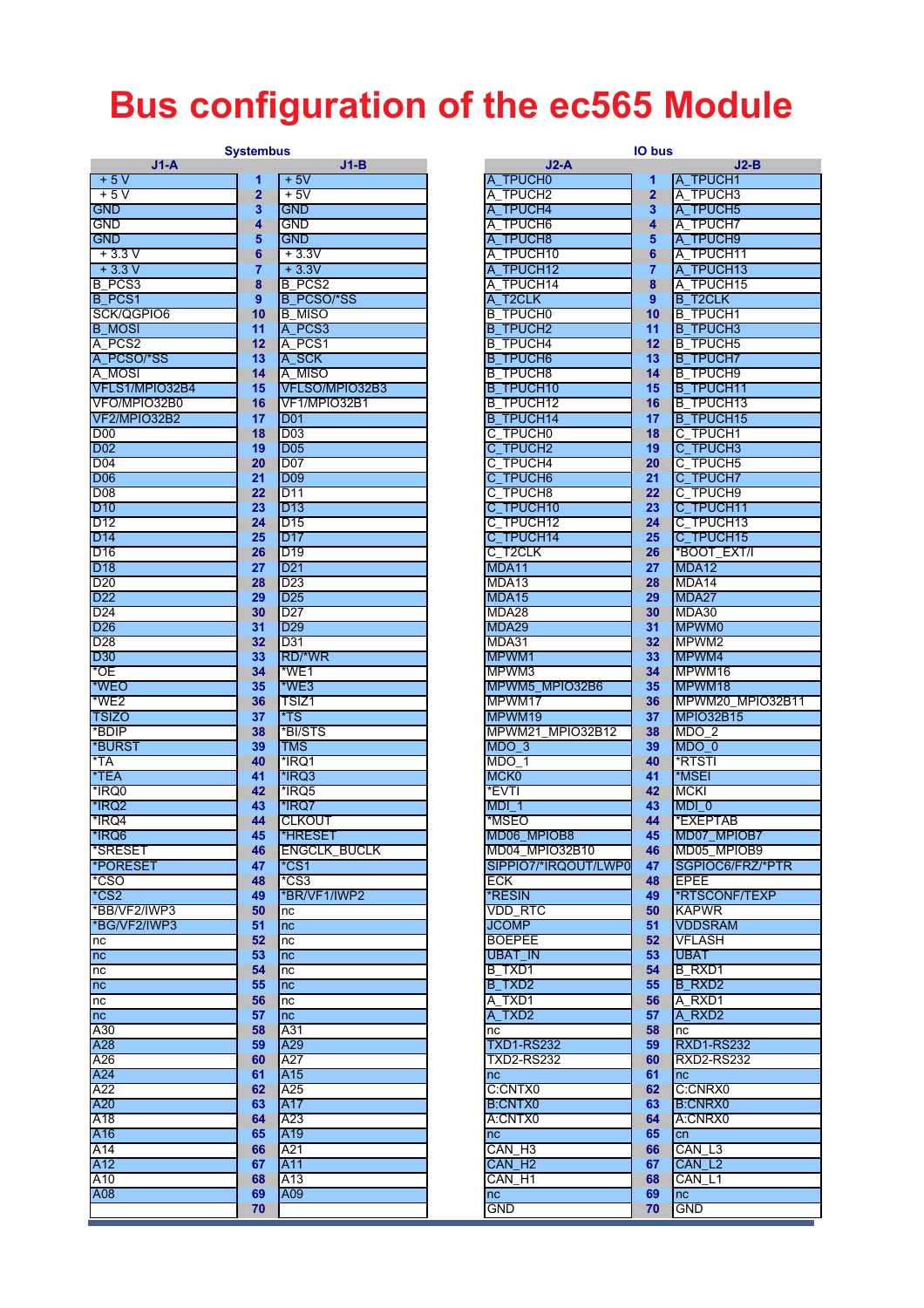# Configuration AD converter

| <b>AD Converter</b>      |                |                                  |  |  |  |
|--------------------------|----------------|----------------------------------|--|--|--|
| $J3-A$                   |                | $J3-B$                           |  |  |  |
| <b>VDDA</b>              | 1              | <b>VSSA</b>                      |  |  |  |
| VRH                      | $\overline{2}$ | VRL                              |  |  |  |
| ETRIG1                   | 3              | ETRIG2                           |  |  |  |
| AN68 B PQB4              | 4              | AN65 B PQB1                      |  |  |  |
| AN66 B PQB2              | 5              | <b>AN70</b><br>B PO <sub>6</sub> |  |  |  |
| <b>GND</b>               | 6              | <b>B POB7</b><br><b>AN71</b>     |  |  |  |
| AN74 B M2 PQA2           | $\overline{7}$ | B PQB3<br>AN67                   |  |  |  |
| AN72<br>MO POA0<br>в     | 8              | AN73<br>M1 POA1<br>B             |  |  |  |
| <b>AN78</b><br>B<br>PQA6 | 9              | <b>AN75</b><br>PQA3<br>B         |  |  |  |
| B POA5<br>AN77           | 10             | B POB5<br>AN69                   |  |  |  |
| AN58 A POA6              | 11             | <b>AN76</b><br><b>B POA4</b>     |  |  |  |
| nc                       | 12             | GND                              |  |  |  |
| <b>GND</b>               | 13             | AN79 B POA7                      |  |  |  |
| AN57 A PQA5              | 14             | <b>AN59</b><br>A POA7            |  |  |  |
| <b>VDDA</b>              | 15             | <b>AN55</b><br>A POA3            |  |  |  |
| <b>VSSA</b>              | 16             | <b>AN56</b><br>A POA4            |  |  |  |
| AN54 A POA2              | 17             | AN52 A MO POA0                   |  |  |  |
| AN53 A<br>M1 PQA2        | 18             | AN51<br>A POB7                   |  |  |  |
| AN53 A M1 PQA1           | 19             | AN50 A PQB6                      |  |  |  |
| AN49 A PQB5              | 20             | AN47 AZ A POB3                   |  |  |  |
| AN48 A POB4              | 21             | <b>AN82</b>                      |  |  |  |
| <b>GND</b>               | 22             | AN46 AY A POB2                   |  |  |  |
| <b>AN87</b>              | 23             | AN83                             |  |  |  |
| AN86                     | 24             | <b>AN81</b>                      |  |  |  |
| <b>AN84</b>              | 25             | <b>GND</b>                       |  |  |  |
| AN44 AW PQB0             | 26             | <b>AN80</b>                      |  |  |  |
| AN64 B POB0              | 27             | <b>AN85</b>                      |  |  |  |
| GND                      | 28             | AN45 AX A POB1                   |  |  |  |
| <b>VSSA</b>              | 29             | <b>VDDA</b>                      |  |  |  |
| nc                       | 30             | nc                               |  |  |  |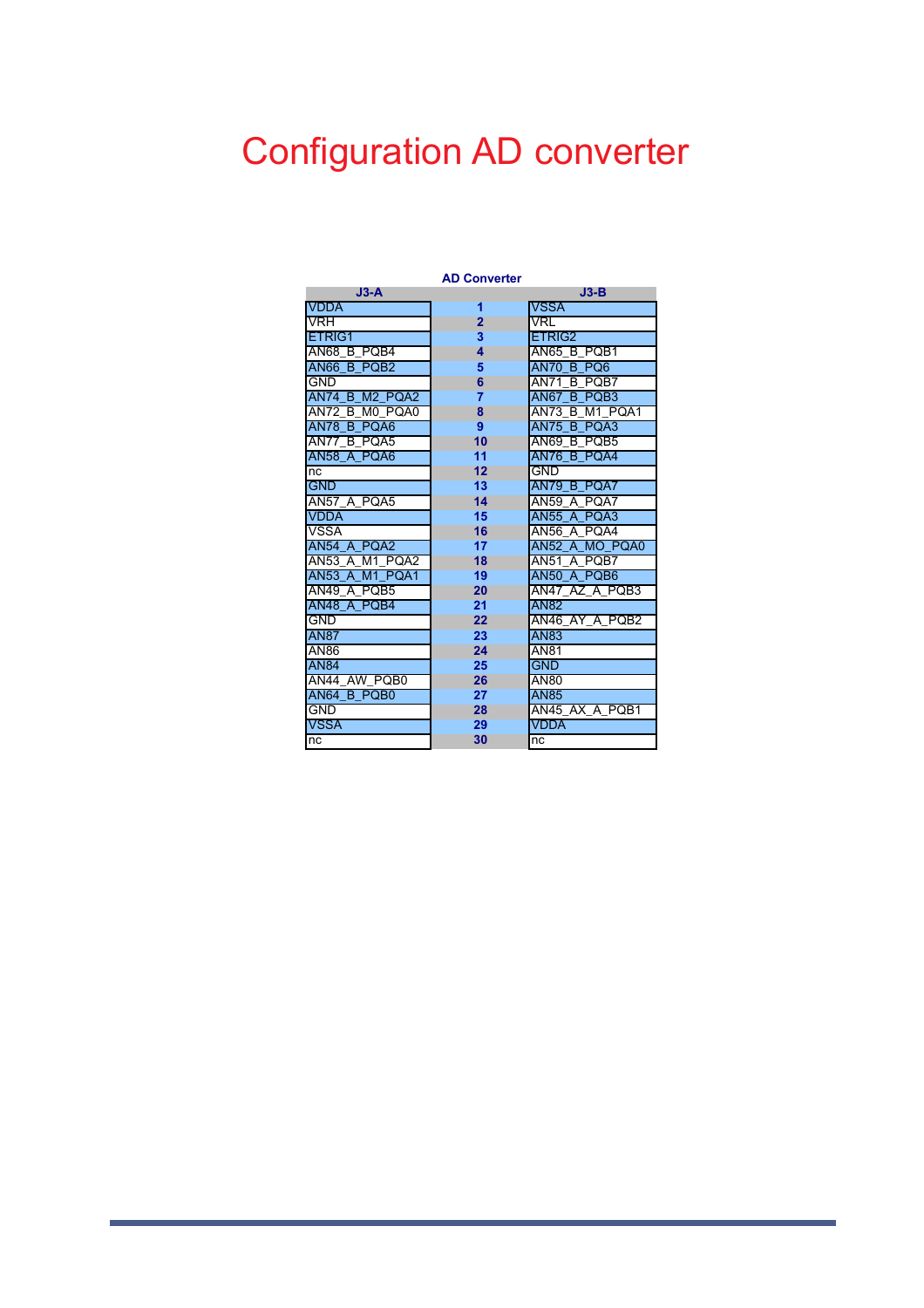

### **Technical Specifications**

| <b>Board</b>                | Multilayer 81 x 57 mm, height 7 mm, weight 30 gram                                                                                                                                                                                                                                                                                                                                                                                                  |
|-----------------------------|-----------------------------------------------------------------------------------------------------------------------------------------------------------------------------------------------------------------------------------------------------------------------------------------------------------------------------------------------------------------------------------------------------------------------------------------------------|
| <b>Main Processor</b>       | MPC565 RISC MCU Central Processing Unit 32 bit PowerPC Architecture<br>with a floating point unit<br>1 MB Kbytes Flash-EEPROM<br>36 Kbytes of Static RAM<br>Three Timeprocessor Units<br>40 Channel 10-bit Analog-to-Digital Converter<br>Three CAN 2.0B Controller Modules (TouCANs)<br>Two Queued Serial Multi-Channel Modules (QSMCM) provide two Serial<br>communications interfaces (SCI) and one Queued serial peripheral<br>interface (QSPI) |
| <b>Static RAM</b>           | two 32-bit organized synchronous Burst SRAMs up to 16 MByte<br>(256K x 32-bit), (512K x 32-bit), (1 M x 32 bit) or (2 M x 32 bit)                                                                                                                                                                                                                                                                                                                   |
| <b>Flash-Memory</b>         | two 16-bit organized synchronous Burst Flash devices, 4 Mbytes<br>32-bit data bus width, 3.3 Volt types                                                                                                                                                                                                                                                                                                                                             |
| <b>Utilities</b>            | MAX704 Battery -Backup Power Switching a Reset<br>Backup of Processor, internal SRAM and KAPWR                                                                                                                                                                                                                                                                                                                                                      |
| <b>Background Debugger</b>  | The board has a 10-pin connector. All commercial MPC655 compilers and<br>debuggers using the background mode of the MPC565 can be used for the<br>ec555 board. The pin allocation is compatible to Motorola standards.                                                                                                                                                                                                                              |
| <b>Serial Interface</b>     | The Processor has four SCI (Serial Communication Interfaces)<br>each SCI Channel consists of one RXD and one TXD. Two SCI Channels<br>are driven by one MAX232A -RS232 Transceiver (116kbit/s).                                                                                                                                                                                                                                                     |
| <b>CAN Interface</b>        | Three CAN-Interfaces. Each CAN-Interface has its own<br>PCA82C250T Transceiver.<br>The physically interface is according to ISO/DIS 11898                                                                                                                                                                                                                                                                                                           |
| <b>PCB-Layer</b>            | 8 Layers                                                                                                                                                                                                                                                                                                                                                                                                                                            |
| <b>Operating Temp.</b>      | $(0^{\circ}$ C to +70°C) or extended (-40°C to +85°C)                                                                                                                                                                                                                                                                                                                                                                                               |
| <b>Connectors</b>           | Three connectors AMP 0,8 mm spacing, number of pins: 340                                                                                                                                                                                                                                                                                                                                                                                            |
| <b>Power Supply</b>         | Single 5 Volt, 450mA                                                                                                                                                                                                                                                                                                                                                                                                                                |
| <b>ROM Monitor included</b> | The ROM Monitor supports programming of the internal and<br>external Flash. Downloading of S-Records and binary Data files via                                                                                                                                                                                                                                                                                                                      |

serial port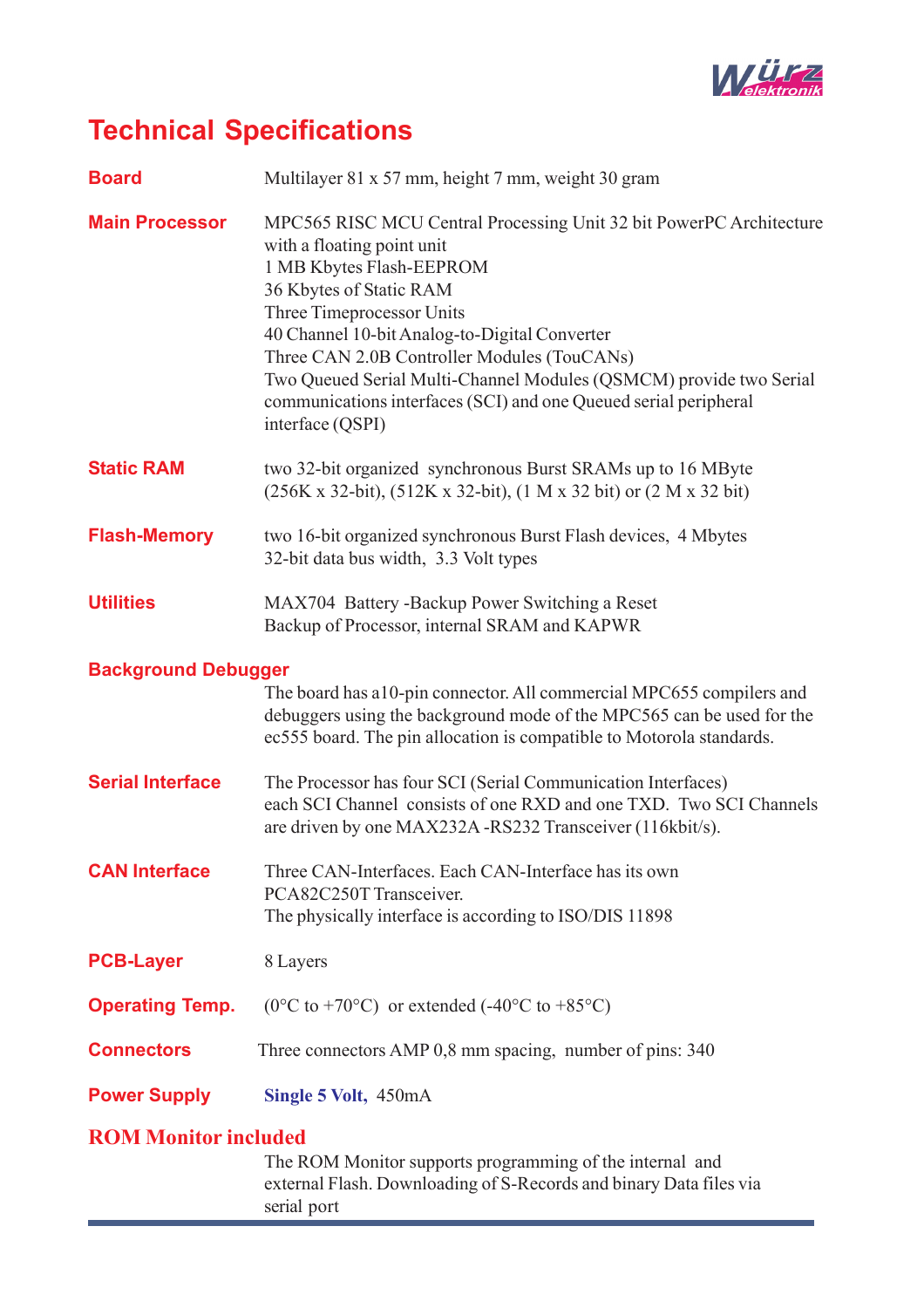#### **Evaluationboard for the ec565 module**